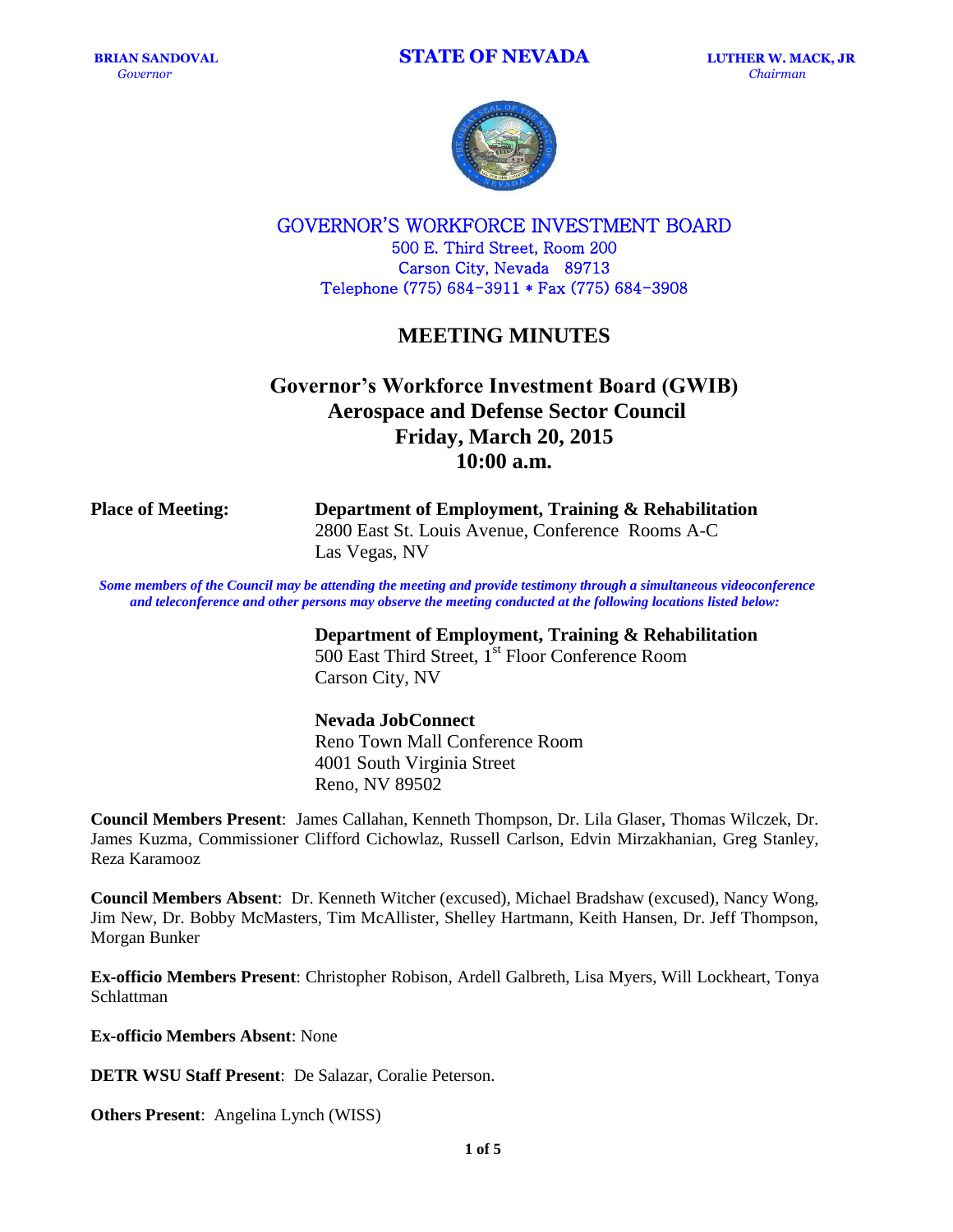*\*Please note that all attendees may not be listed above.*

I. Welcome, Introductions and New Members.........................................James Callahan, Vice- Chair Governor's Workforce Investment Board, Aerospace and Defense Sector Council

The Vice-Chair of this Council, James Callahan, called the meeting to order at 10:00 a.m. and welcomed everyone and thanked them for attending this meeting. He then asked Coralie Peterson, Administrative Assistant for DETR's Workforce Solutions Unit, to call roll.

II. Roll Call and Establishment of a Quorum..................Coralie Peterson, Administrative Assistant II Workforce Solutions Unit, Department of Employment, Training and Rehabilitation (DETR)

Ms. Peterson called roll and informed the Chair that a quorum was not present.

III. Verification of Posting.............................................................................................Coralie Peterson

Ms. Peterson verified that the agenda for this meeting was posted according to NRS 241.020.

IV. **First Public Comment Session** .............................................................................. James Callahan Members of the public will be invited to speak before; however, no action may be taken on a matter during public comment until the matter itself has been included on an agenda as an item for possible action. Public comment may be limited to three minutes per person at the discretion of the chairperson.

Mr. Callahan announced the First Public Comment Session and invited members of the public to speak. Hearing no comments, he moved to the next agenda item.

V. **For Possible Action** – Approval of the January 9, 2015 Meeting Minutes……………………………………………………………………………..James Callahan

As a quorum for this meeting was not present, Mr. Callahan tabled this item until the next sector council meeting.

VI. **Discussion –** DETR Update on Direction for the GWIB Industry Sector Councils…………………………………………………………….Dennis Perea, Deputy Director DETR

> William Anderson, Chief Economist Bureau of Research and Analysis, DETR

The Chair invited Mr. Anderson to provide his comments. Mr. Anderson thanked the Chair, and introduced Christopher Robison, Supervising Economist for DETR's Bureau of Research and Analysis. He said that Deputy Director Perea sent his apologies for not attending today's meeting, explaining that budget discussions affecting the sector councils are being heard now in the current legislative session and required Mr. Perea's presence.

Mr. Anderson stated that many may have heard changes were afoot to the overall network of the sector councils and he and Mr. Perea wanted to share what those changes would entail.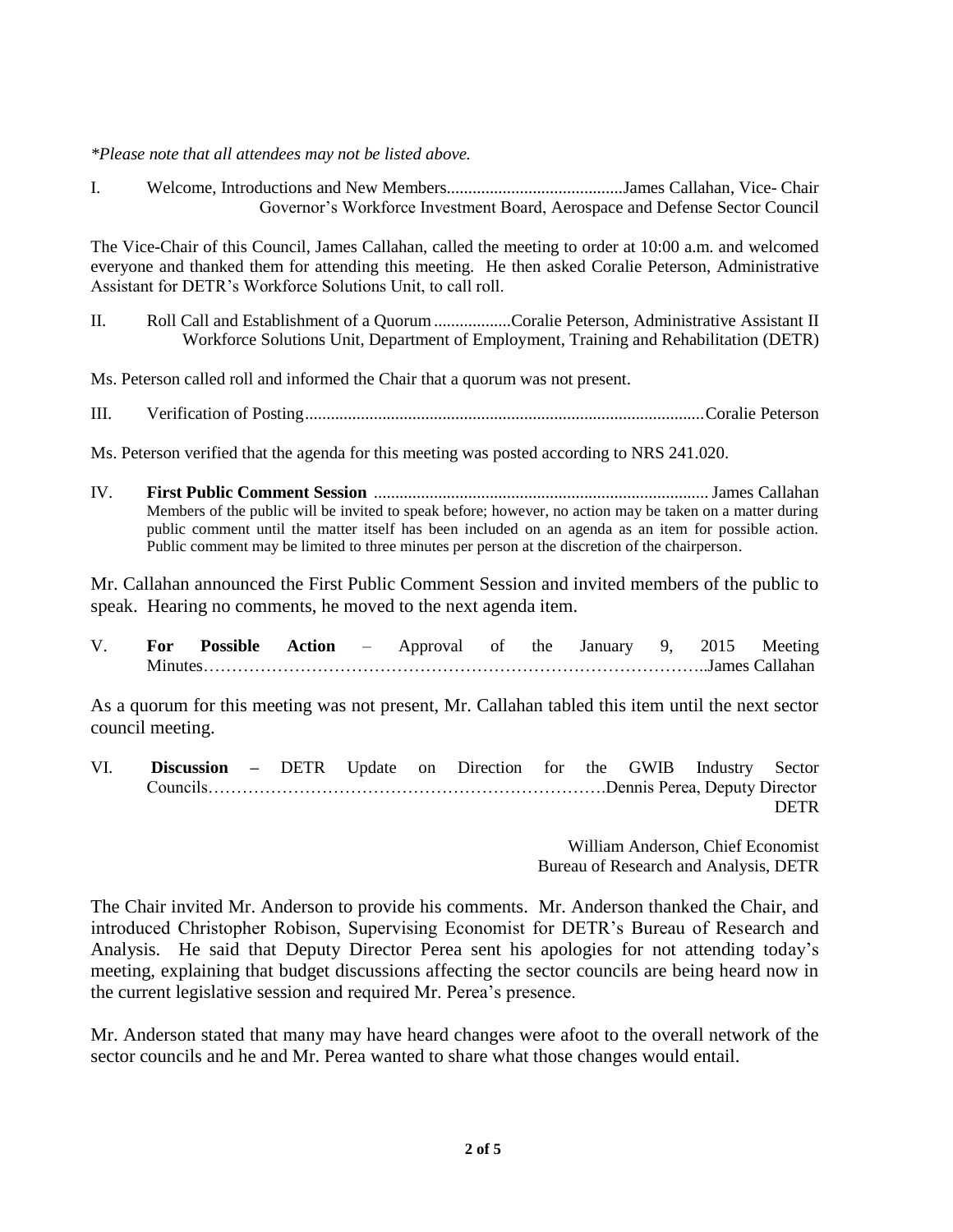As the Sector Councils have been in place since their adoption 3 years ago, DETR felt it would be an appropriate time to assess if the current process is providing the appropriate type of intelligence and if the process can be made more efficient. In addition, another consideration is budgetary, as the federal funding supporting the Workforce Solutions Unit has been reduced, with the result of the unit being disbanded.

Mr. Anderson went on to explain that the responsibilities associated with the Sector Councils, as well as the remaining Workforce Solutions Unit staff members, De Salazar and Coralie Peterson, are being transferred to the Research and Analysis Bureau under his supervision, as of July 1, 2015, when the proposed budget goes into effect. This will be a logical change, as all labor market information is housed in his "shop."

Mr. Anderson added that the staff working with the sector councils will include himself, as Administrator, and De Salazar, who will serve as Sector Council Coordinator. In addition, Christopher Robison, Supervising Economist for the Research and Analysis Bureau and Bob Potts in the Governor's Office of Economic Development (GOED), will work cooperatively as research coordinators in various aspects. Coralie Peterson will continue to provide staff support to the sector councils.

The main objective is to assist the sector councils to focus on to having business provide industry intelligence that *can be acted upon by the Governor's Workforce Investment Board*, *specifically related to 1) critical workforce needs, 2) key occupations and challenges, and 3) desired workforce training.*

The leadership team mentioned will work with the sector councils to form an appropriate agenda, in an effort to get that needed industry intelligence. The Research and Analysis Bureau, along with GOED and other key stakeholders, will act as technical staff to the sector councils by putting together their data (relating to occupations, education, skill needs, et cetera) in an initial analysis/discussion piece to bring back to the sector councils, allowing them to determine if the information is accurate or needs corrections or additions.

Mr. Anderson said the whole process of administering the sector council network has become burdensome, for example, in the area of convening formal sub-committee groups, and he and De Salazar will be reviewing the by-laws of the sector councils and will bring back recommendations to the sector councils for possible changes in order to create a more efficient and productive infrastructure.

He concluded his comments by stating that changes will not take place immediately and in the meantime, Mr. Anderson will work with De Salazar and Coralie Peterson to become familiar with the structure and work of the sector councils and address any issues that have been encountered. He said that once the changes have taken place, this should result in the gathering of this type of intelligence that DETR can act upon, making the process more efficient, productive, and worthwhile for all who are involved.

Mr. Callahan thanked him for his comments and said that the GWIB Aerospace and Defense Sector Council will work to narrow down their focus with regards to workforce creation and training, in an effort to support the Governor's Workforce Investment Board. He went on to ask Mr. Anderson for an update on the Mechanists Training Pilot Program in the next sector council meeting.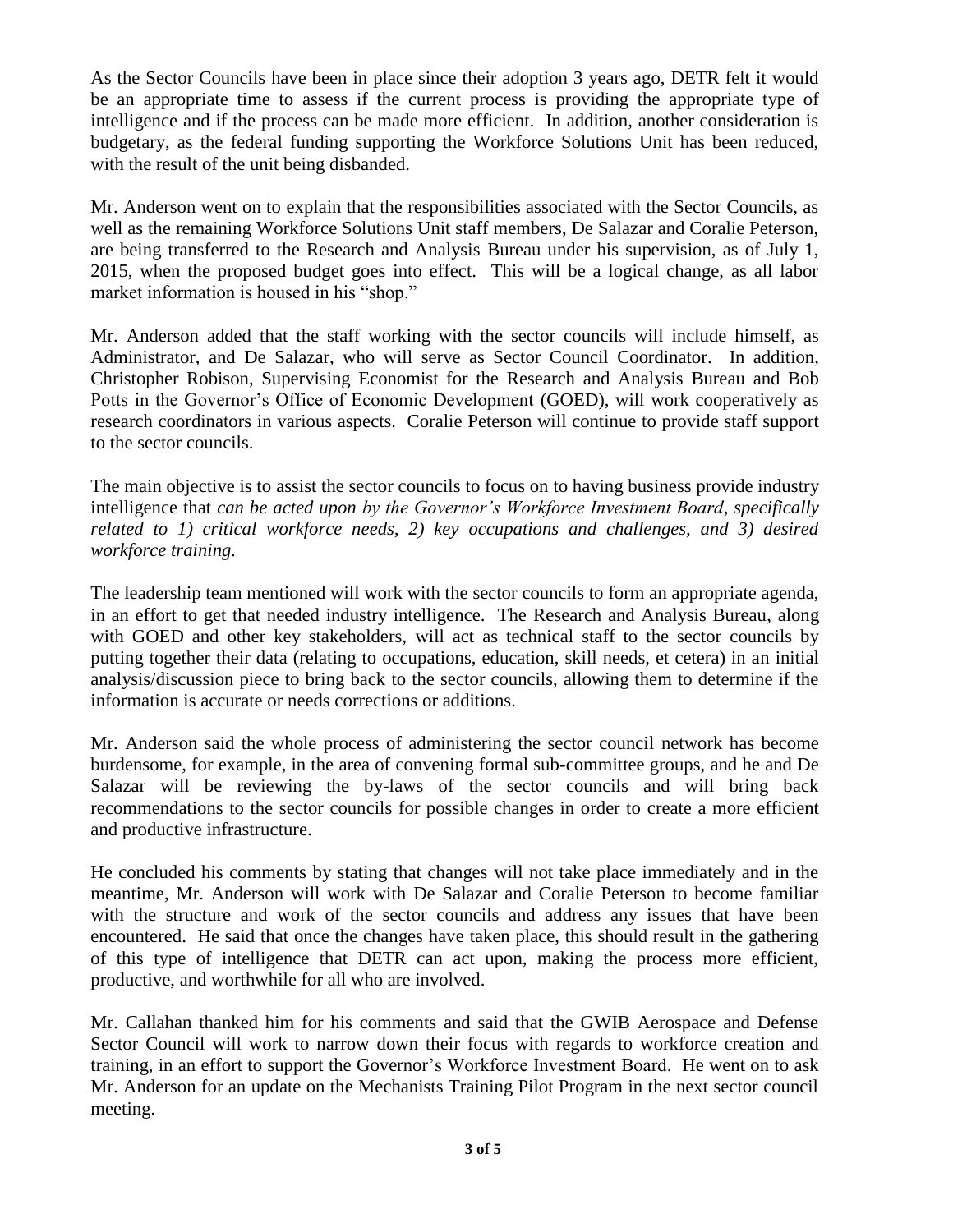Ardell Galbreth asked what roll he anticipates the local workforce development board to play in the future, and Mr. Anderson said that they would have a spot in the membership of the councils. He went on to stress that the councils need to be the private sector, and with GOED's help, they will seeking additional private sector representation for the various sector councils.

| VII. | <b>Discussion/For Possible Action</b> – Update on the Jumpstart Nevada |  |                                    |  |  |  |  |
|------|------------------------------------------------------------------------|--|------------------------------------|--|--|--|--|
|      |                                                                        |  |                                    |  |  |  |  |
|      |                                                                        |  | Bowhead Systems & Technology Group |  |  |  |  |

As Mr. Bradshaw was unable to attend today's meeting, the Chair tabled this discussion.

VIII. **Discussion –** Update on the Pilot Program…………………………………..……..James Callahan

Mr. Callahan said that an update on the Pilot Program will be addressed in the next sector council meeting.

IX. The next meeting will be held on Friday, May 29, 2015 at 10:00 a.m…………………………………….………...…………………………….…….James Callahan

Suggestions for new business and future agenda items discussed in this meeting included:

- Green Box Program Aerospace STEM Project Kenneth Thompson
- Update on the Mechanist Training Pilot Program Bill Anderson
- Legislative Update James Callahan
- Rancho High School Academy of Aviation: How to Migrate Program Bob Hale
- X. **Second Public Comment Session** ..........................................................................James Callahan Members of the public may now comment on any matter or topic, which is relevant to or within the authority or jurisdiction of the Board. You may comment now even if you commented earlier; however, please do not simply repeat the same comment you previously made. Please clearly state and spell your name. Public Comment may be limited to three minutes per person at the discretion of the chairperson.

Mr. Callahan announced the Second Public Comment Session and invited members of the public to speak. No comments were made. Hearing none, the Chair moved to the next agenda item.

XI. Adjournment.............................................................................................................James Callahan

The meeting was adjourned at 10:36 am.

*Agenda items may be taken out of order, combined for consideration by the public body, and/or pulled or removed from the agenda at any time. The Chair may continue this meeting from day-to-day. Pursuant to NRS 241.020, no action may be taken upon a matter raised during a period devoted to comments by the general public until the matter itself has been specifically included on an agenda as an item upon which action may be taken.*

#### **GOVERNOR'S WORKFORCE INVESTMENT BOARD AEROSPACE AND DEFENSE SECTOR COUNCIL**

James Callahan (Chair), Michael Bradshaw, Nancy Wong, Kenneth Thompson, Dr. Lila Glaser, Jim New, Thomas Wilczek, Dr. Bobby McMasters, Dr. James Kuzma, Tim McAllister,

Commissioner Clifford Cichowlaz, Shelley Hartmann, Russell Carlson, Keith Hansen, Edvin Mirzakhanian, Greg Stanley, Dr. Jeff Thompson, Morgan Bunker, Reza Karamooz and Dr. Kenneth Witcher,

*Notice: Persons with disabilities who require special accommodations or assistance at the meeting should notify Coralie Peterson, DETR, Workforce Solutions Unit, between the hours of 8:00 a.m. through 5:00 p.m., in writing at 2800 E. St. Louis., Las Vegas, Nevada 89104; or call (702) 486-0523; or fax (702) 486-6426 on or before the close of business Thursday, March 19, 2015.*